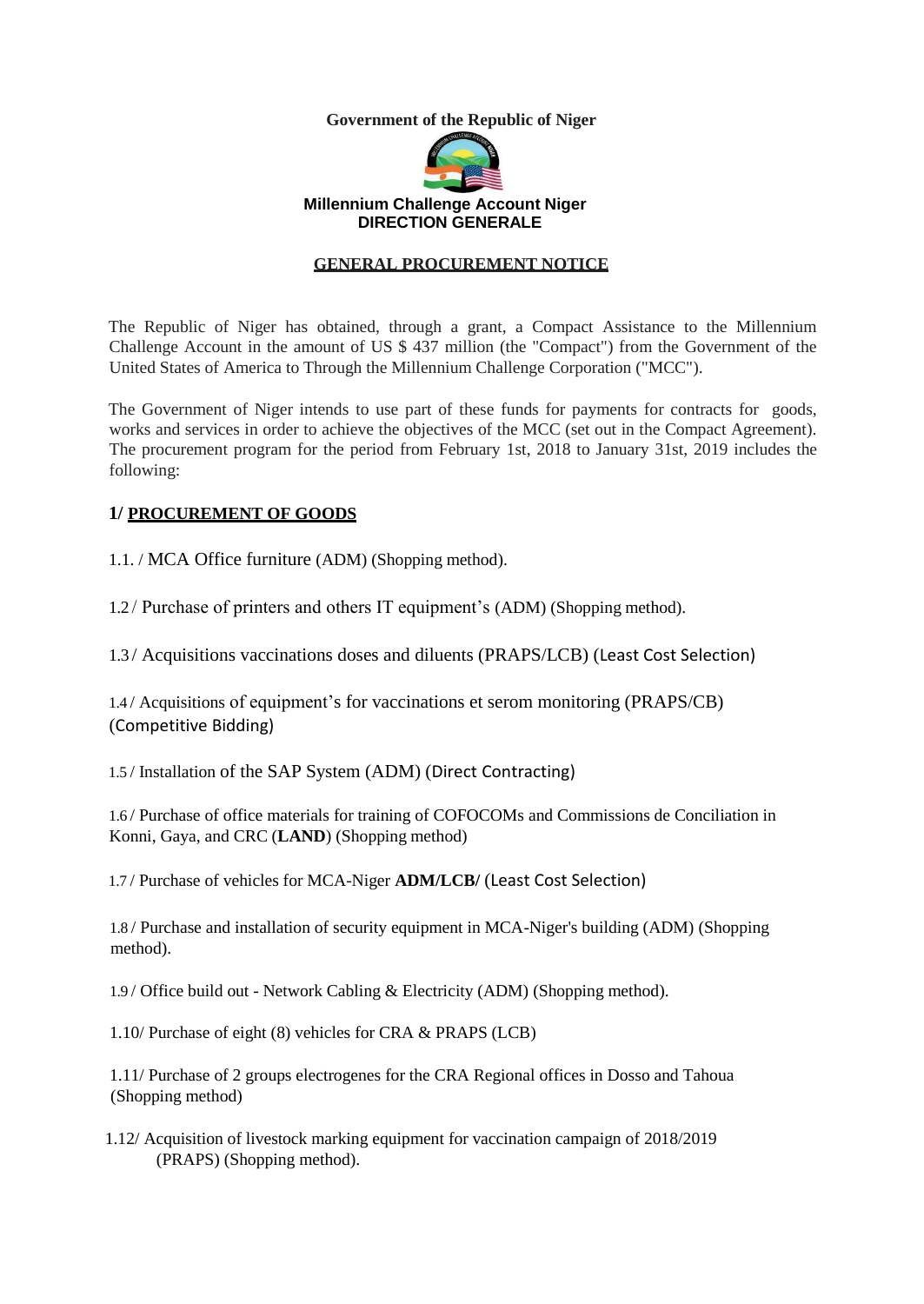# **2/ CONSULTANTS SERVICES**

#### **2.1 / Firms**

2.1.1 / IT infrastructures design, equipment procurement support, configuration, installation, training and support including hardware and software procurement. Procurement support for computers. (DC) method].

2.1.2 / Consultant for economic feasibility and governance of livestock markets and milk collection centers [Quality & Cost Based Selection (QCBS) method]

2.1.3 / Consultant for Development of Private Veterinary Services of Proximity (SVPP) and Upgrade of public Veterinary facilities [Quality & Cost Based Selection (QCBS) method].

2.14 / IRRI Consultant for Service accompagnement Agricole (SAA)) [Quality & Cost Based Selection (QCBS) method].

2.1.5 / PRAPS Consultant for the design and supervision of up to 22 livestock markets under the PRAPS Market Access Component [Quality & Cost Based Selection (QCBS) method].

2.1.6 / IDIQ Infrastructure for CRC (Engineering Services) [Quality & Cost Based Selection (QCBS) method].

2.1.7 / IDIQ Environmental Work (ESAIs, ESMPs,) CRC Project QCBS [Quality & Cost Based Selection (QCBS) method].

2.1.8 / IDIQ RAP CRC projects [Quality & Cost Based Selection (QCBS) method].

2.1.9 / IDIQ Capacity Development Communes Sustainability Public Investments CRA and PRAPS [Quality & Cost Based Selection (QCBS) method].

2.1.10 / Land /Resettlement implementation for Konni [Quality & Cost Based Selection (QCBS) method].

2.1.11 / Land/Resettlement implementation for Sia-Kouanza [Quality & Cost Based Selection (QCBS) method].

2.1.12 / Resettlement development for Roads [(Quality & Cost Based Selection (QCBS) method].

2.1.13/ Procurement for a DQR Firm (Quality & Cost Based Selection (QCBS) method).

2.1.14 / External audit for Compact funds /ADM/CQBS (Quality & Cost Based Selection (QCBS) method).

2.1.15 / Recruitment of Procurement Agent -SS (Sole Source Selection (SSS)

2.1.16 / Final studies and option Supervision SIA Kouanza IRRI/QCBS (Quality & Cost Based Selection (QCBS)

2.1.17 / Baseline assessment for management plan of protected areas (PAG) - LAND/QCBS (Quality & Cost Based Selection (QCBS)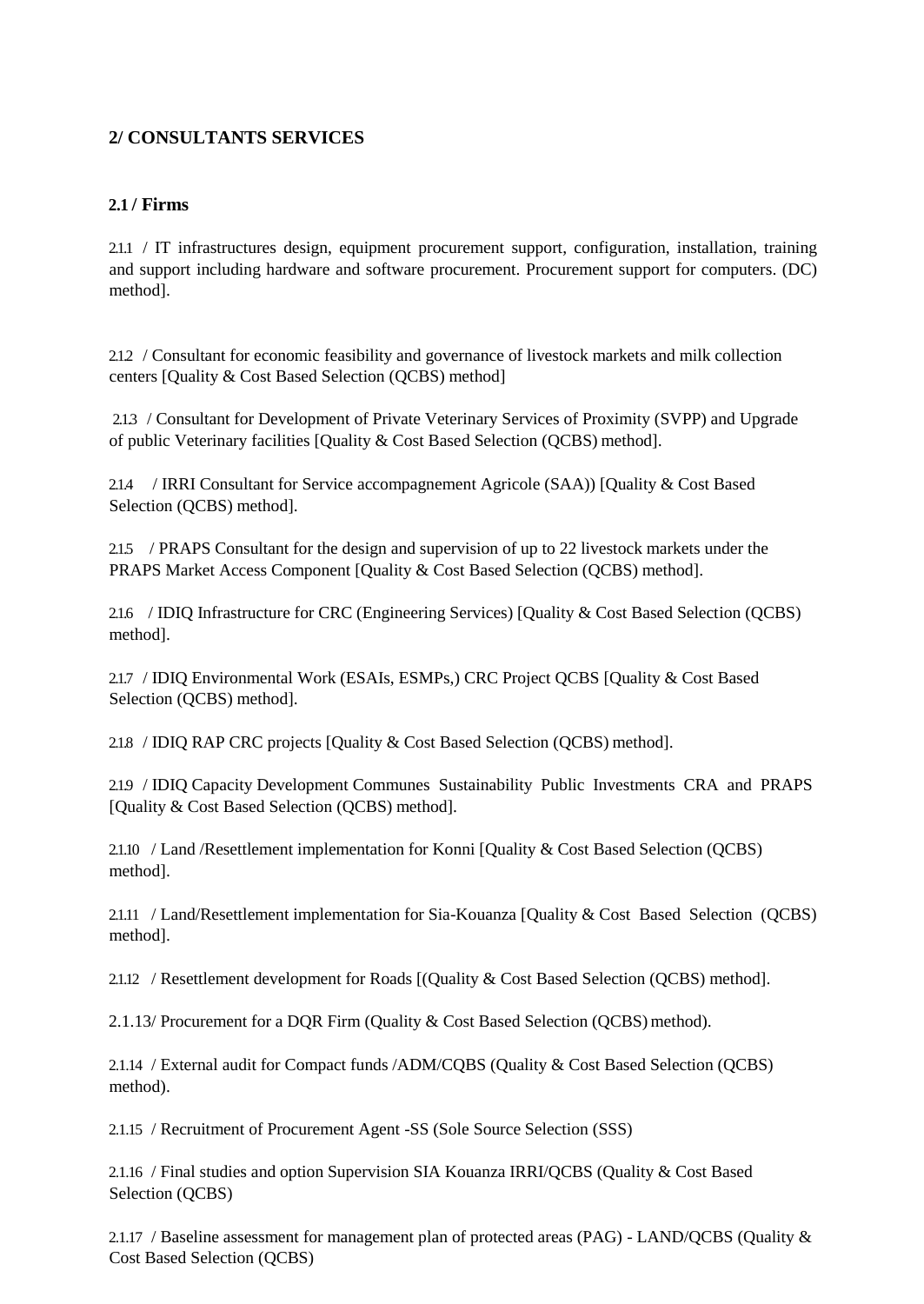2.1.18 / Remote Sensing and Hydrogeological studies and capacity building - IRR/QCBS (Quality & Cost Based Selection (QCBS)

2.1.19 / Reform of the fertilizer sector - UCPMC/NIGER-SS (Sole Source Selection (SSS)

2.1.20 / Recruitment of External Legal Counsel - ADM/LCS (Least Cost Selection) 2.1.21 / Recruitment of external fiscal counsel Legal Counsel - ADM/LCS (Least Cost Selection) 2.2.10 / Le Recrutement de Service de courtage Assurances pour la couverture automobile de la flotte de MCA-Niger- ADM/IC

## **2.2 / Individual Consultants**

2.2.1 /Training on land security activities for 5 Land Commissions in Irrigation and Market project zones [Individual Consultant (IC) method].

2.2.2 / Training on land security activities for Land Commissions in CRC project zones [Individual Consultant (IC) method].

2.2.3 / Recruitment of short-term expert land expert – LAND [Individual Consultant (IC) method].

2.2.4 / Recruitment of short-term senior expert resettlement expert ESP [Individual Consultant (IC) method].

2.2.5 / TEP Panelists Fees for IDIQ Selection for CRC [Individual Consultant (IC) method].

2.2.6/ TEP Panelists Fees for SVPP Selection for PRAPS [Individual Consultant (IC) method].

2.2.7 / Recruitment of three (3) Procurement Experts for MCA-Niger Services Support [Individual Consultant (IC) method].

2.2.8 / Support to National Water Resources Management Plan [Individual Consultant (IC) method].

2.2.9/ IT consultant [Individual Consultant (IC) method].

2.2.11 / M & E Individual Consultant [Individual Consultant (IC) method].

2.2.12 / TEP Panelist for SAA Evaluation [Individual Consultant (IC) method].

2.2.13 / Recruitment of three (3) individual consultants for MCA-Niger Support in Teledetection [Individual Consultant (IC) method].

2.2.14 / Recruitment of six (06) Individual Consultants MCA-Niger Bid Challenge Appeal Panel Members

2.2.15 / Recruitment of one (01) Individual Legal Consultant MCA-Niger Support

#### **3/ NON-CONSULTANT SERVICES**